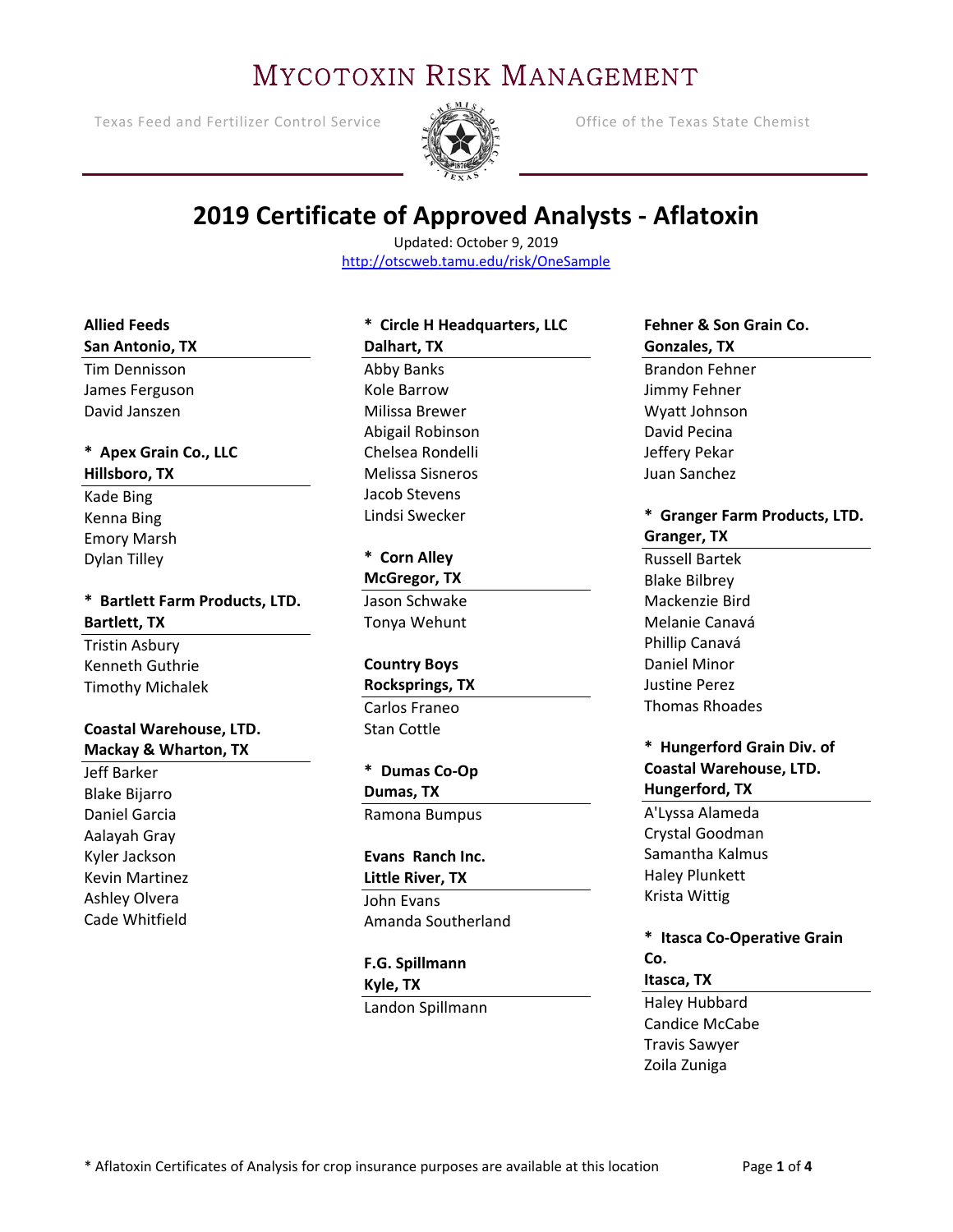#### **Office of the Texas State Chemist 2019 Certificate of Approved Analysts ‐ Aflatoxin**

## **Joseph Trucking Inc. Inez, TX**

Lesa Charbula Randy Charbula

### **Junction Warehouse Co. Junction, TX**  Laurrie Allen

Tommy Eckert

#### **Leopold Grain**

**Nada, TX** 

Carmen Castaneda Cathy Leopold

#### **Lochte Storage & Commission Co.**

#### **Fredericksburg, TX**

Scott Crenwelge James Rode

#### **Lubianski Grain Company Saint Hedwig, TX**

Chelsea Carmichael Craig Lubianski Kevin Lubianski

#### **Muennink Grain**

#### **LaCoste, TX**

Emily Kohlleppel Craig Muennink Kyle Muennink

# **Mumme's**

#### **Hondo & Rio Medina, TX**

Brendon Lowe Eric Meyer Russell Meyer Derek Weinstrom

#### **Nine Point Grain Div. of Coastal Warehouse, LTD. El Campo, TX**  Clay Altenhoff Jack Dorotik Carter Hlauinka Ethan Kinder Mikaila Klimple Cole Otradovsky Russell Richter Jr.

#### **Northeast Texas Farmers Coop Sulphur Springs, TX**  Gary Friddle Irene Hanson Gustavo Marin Shawn Moore

Ines Adalberto Beltrain Rivera

#### **Producers Cooperative Association Bryan, TX**

Madison Anderson Ashley Carraway Chelsea Martinez Justine Todd Amanda Vincent

#### **R. J. Mangold Grain Co., Inc. La Coste, TX**

David Mangold Jennifer Obaya Cade Thayer

#### **Reus Grain, L.P.**

#### **Hondo, TX**

Tyler Donecker Mark Reus

# **\* Servi‐Tech Laboratories Amarillo, TX**

Tyler Perry Christy Winter

## **\* United Agricultural Cooperative, Inc. El Campo, Hillje, Danevang,**

**Victoria, TX**  Elliot Bibb Kalin Clark Steven Craig McKenzie Easter Elias Estrada Alejandro Hernandez Renee Martinez Melvin McMillon Grant Murphy Paul Rangel Juana Rodriguez Alfred Sandoval Jesus Vargas Juan Vargas Caleb Venglar

#### **\* Victoria Calhoun Grain Co. Placedo, TX**

Lindsey Carson Vanessa Perez Ariana Pineda Monique Roberts Sherri Thompson

#### **\* Williamson County Grain Elgin & Taylor, TX**

Kevin Casarez Lauren Christensen Theresa Christensen Abigael Dillon Fernando Luna Herrera Brenden Miller Inocencio Ortiz III Dustin Owen Ashley Rutter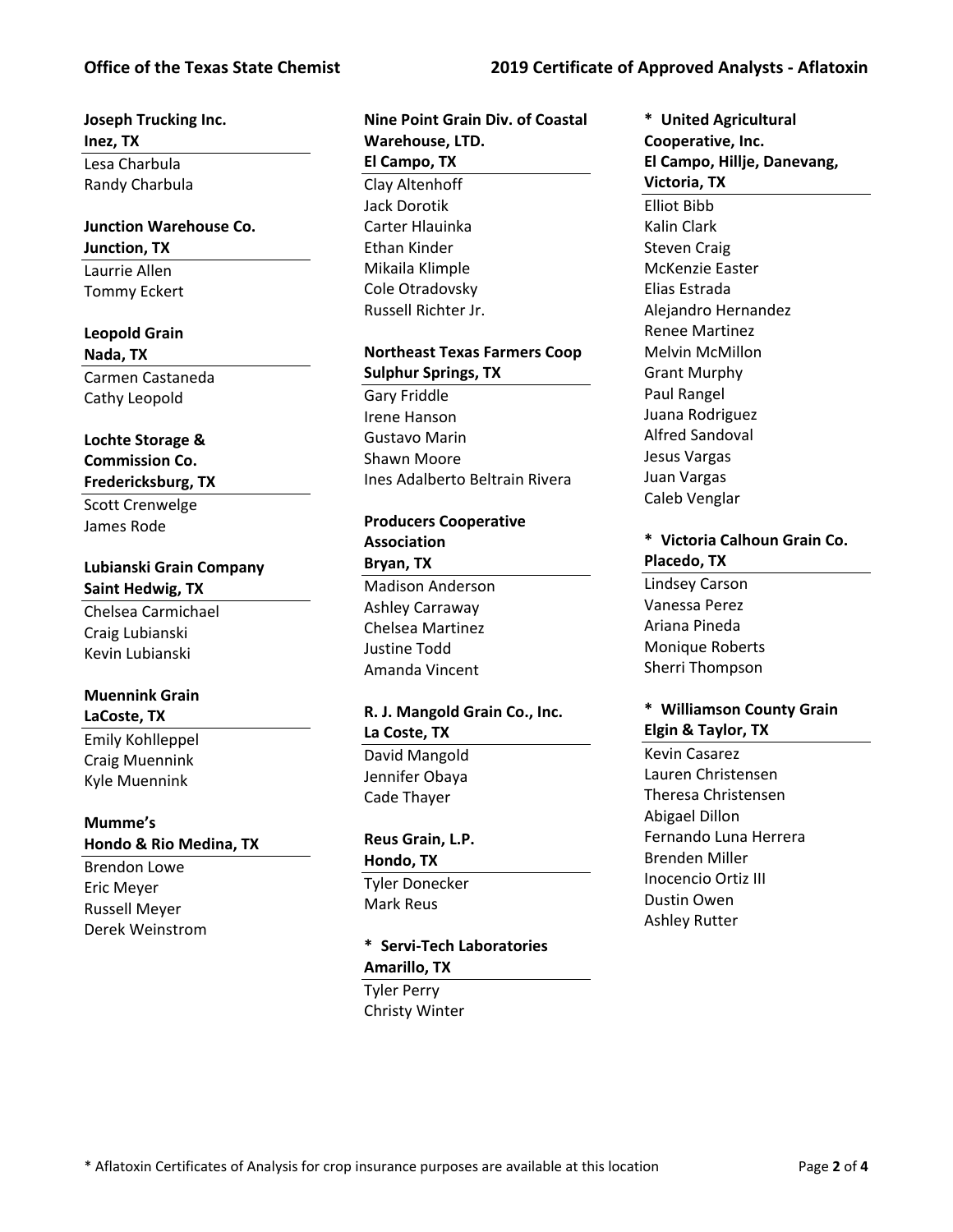# MYCOTOXIN RISK MANAGEMENT

Texas Feed and Fertilizer Control Service Office of the Texas State Chemist



# **2019 Certificate of Approved Analysts ‐ Fumonisin**

Updated: October 9, 2019 http://otscweb.tamu.edu/risk/OneSample

#### **Allied Feeds**

#### **\* Servi‐Tech Laboratories**

#### **Amarillo, TX**

Tim Dennisson James Ferguson David Janszen

**San Antonio, TX** 

Tyler Perry Christy Winter

# **\* Circle H Headquarters, LLC**

#### **Dalhart, TX**

Abby Banks Milissa Brewer Abigail Robinson Chelsea Rondelli Melissa Sisneros

# **\* Dumas Co‐Op**

#### **Dumas, TX**

Ramona Bumpus J. Rosario Garcia Jimmy Guitierrez Estela Holliman Pete Pipkin Linda Stephens

#### **Northeast Texas Farmers Coop Sulphur Springs, TX**

Gary Friddle Irene Hanson Gustavo Marin Shawn Moore Ines Adalberto Beltrain Rivera

#### **Producers Cooperative Association Bryan, Texas**

Madison Anderson Ashley Carraway Chelsea Martinez Justine Todd Amanda Vincent